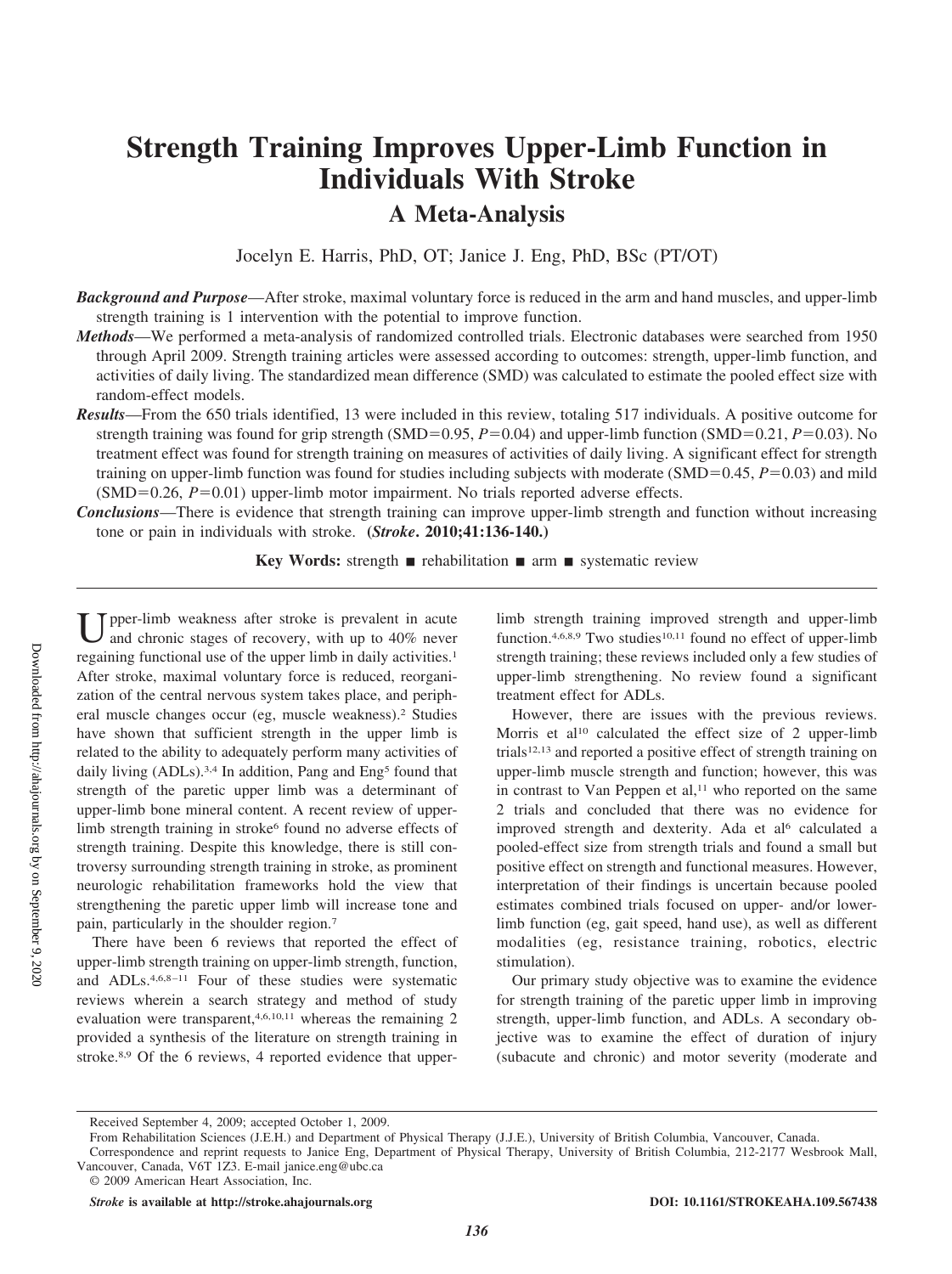mild) on upper-limb function. Adverse effects were also explored.

### **Methodology**

An electronic database search was conducted by using the Cochrane Database of Systematic Reviews, MEDLINE (1950 to April 2009), Cumulated Index to Nursing and Allied Health Literature (1982 to April 2009), EMBASE (1980 to April 2009), and Physical Therapy Evidence Database (PEDro). The key word search used the words "cerebrovascular accident," "stroke," or "hemiparesis" paired with "rehabilitation," "exercise," "strength," "activities of daily living," or "upper limb." We limited the search to human subjects, the English language, and studies published in peer-reviewed journals. Hand searches of relevant journals and reference lists from systematic reviews were completed.

Randomized controlled trials that examined the effect or additional effect of a graded strengthening program compared with unior multi-dimensional programs were included. One arm of the trial had to include a component of strength/resistance training as an element of the intervention and comparison with a control group. The control group could include no treatment, placebo, or a nonstrengthening intervention. It was necessary that study authors used the term "strength," "resistance," or "exercise" as part of the intervention description. We defined strength training as an intervention that incorporated voluntary, active exercises against resistance. This may have been accomplished by using resistance bands, weights, or gravity-resisted exercises. Exercises could be isometric, isotonic, or isokinetic. Additional inclusion criteria were (1) confirmed diagnosis of stroke by computed tomography, magnetic resonance imaging, or clinical examination; (2) adult patients; (3) evaluation of 1 of the following: upper-limb strength, upper-limb function (eg, Action Research Arm Test), or ADLs; and (4) experimental and comparison group treatments clearly defined (ie, so a distinction could be made between treatment type).

Studies of repetitive practice (with no resistance), constraintinduced movement therapy, robot-assisted therapy, and electrical stimulation were excluded, and the effectiveness of these modalities on upper-limb function has been recently reported.14 –17 We excluded robot-assisted therapy because it utilizes passive range of motion and guided movement (along a set trajectory) as major components of the therapy, in addition to potentially active and resisted movements. Electrical stimulation was excluded because the physiologic effects may be distinct, as it causes a reverse order of motor unit recruitment from voluntary contractions with a selective facilitation of type II muscle fibers.18,19 Furthermore, there is evidence that electrical stimulation may cause more intracellular disruption compared with voluntary contractions.20

Planned subgroup analysis was performed for duration of injury after stroke (subacute  $\leq 6$  months vs chronic  $\geq 6$  months) and level of upper-limb motor impairment (moderate and mild). Level of upper-limb motor impairment was determined by using impairment outcomes measured at baseline (eg, Fugl-Meyer or grip strength). Participants who had a baseline score of less than half of the maximum impairment score were classified in the moderate group. Those individuals with moderate impairment generally had little hand movement and were capable of gravity-assisted range of motion on commencing the intervention, whereas those with mild impairment had hand movement and were able to move against gravity. Comparison groups were constructed for grip strength, upper-limb function, ADLs, subacute and chronic participants, and moderate and mild motor impairment.

Two reviewers searched and evaluated each study abstract independently on the basis of the inclusion and exclusion criteria. If there was disagreement regarding eligibility, a third reviewer intervened. Quality was evaluated on the PEDro scale (maximum score of 10).21

### **Statistical Analysis**

All of the outcome measures used continuous scales. For all studies, we extracted the mean difference and calculated the pooled (control and experimental) standard deviation of the baseline score. The raw score population standard deviation was used in the effect size calculation rather than the change score standard deviation, which can be very small and result in inflation of the effect size.<sup>22,23</sup> When the median and interquartile range were provided, we converted them to the mean and standard deviation according to the method explained by Hozo and colleagues.24 Tables of comparison were derived for all outcomes of interest as well as Forest and funnel plots (RevMan 5.0 software).

Weighted effect size (standardized mean difference and 95% CIs) were calculated for all comparisons because we pooled summary data from different measures for comparisons of interest. The degree of heterogeneity was evaluated with the  $I^2$  test for each outcome. Nonsignificance indicates that the results of the different studies were similar  $(P>0.05)$ . We evaluated the pooled treatment effect by using random-effect models to reduce the effects of heterogeneity between studies.25

Sensitivity analysis was used to determine the robustness of our results. To assess sensitivity, we compared random-effect models with fixed-effect models. In addition, we examined the effect of deleting low-quality studies  $(<5/10$  on the PEDro scale) from the analysis. Funnel plots were used to detect possible publication bias. To illustrate the cumulative effect of strength training on outcome measures, Forest plots were constructed.

## **Results**

We identified 650 studies by using our key search terms, and 390 articles progressed to abstract inspection. Details of the article selection and QUORUM diagram are included in the online data supplement, available at http://stroke.ahajournals. org. Of these, 308 articles did not meet our inclusion criteria (eg, did not have strength training or randomization). We retrieved the full text of the remaining 82 articles and of these, 68 trials did not have an upper-extremity strength training component and 1 trial did not include summary data for their relevant outcome measures.

Fourteen trials were identified as meeting our inclusion criteria.<sup>12,13,26-37</sup> The study by Dickstein et al<sup>28</sup> provided percentage of change in upper-limb function but no measure of variance; therefore, this study was excluded from further review. Quality of the included trials ranged from 236 to 826,30,32,35 on the PEDro scale. Four trials were below a rating of 5.13,31,33,36 Funnel plots were constructed for upper-limb function comparisons, as these were the only data sets large enough to produce valid plots,<sup>38</sup> and these showed that negative findings were underrepresented in our meta-analysis. The majority of the included studies utilized isotonic exercises with resistance bands and free weights. Only Bourbonnais et al<sup>12</sup> exclusively used isometric exercises, although Butefisch et al<sup>13</sup> described both isotonic and isometric exercises. On average, treatment commenced for 1 hour/d, 2 to 3 days/wk for 4 weeks. However, 4 studies<sup>29,30,34,36</sup> had considerably longer programs of between 10 and 19 weeks. Several studies used an upper-limb program as the control group when investigating a lower-limb training program,12,26,27,34 whereas others used prescribed outpatient treatment as the control for investigating upper-limb training.29,30,32,36 Neurodevelopmental treatment techniques were a control group comparison in several studies.13,31,33,35,37 Individual study details are included in the supplemental Table I, available at http://stroke.ahajournals.org.

## **Grip Strength**

Six studies<sup>13,27,30,32,34,37</sup> recruiting 306 participants were used to produce the random-effect model of grip strength: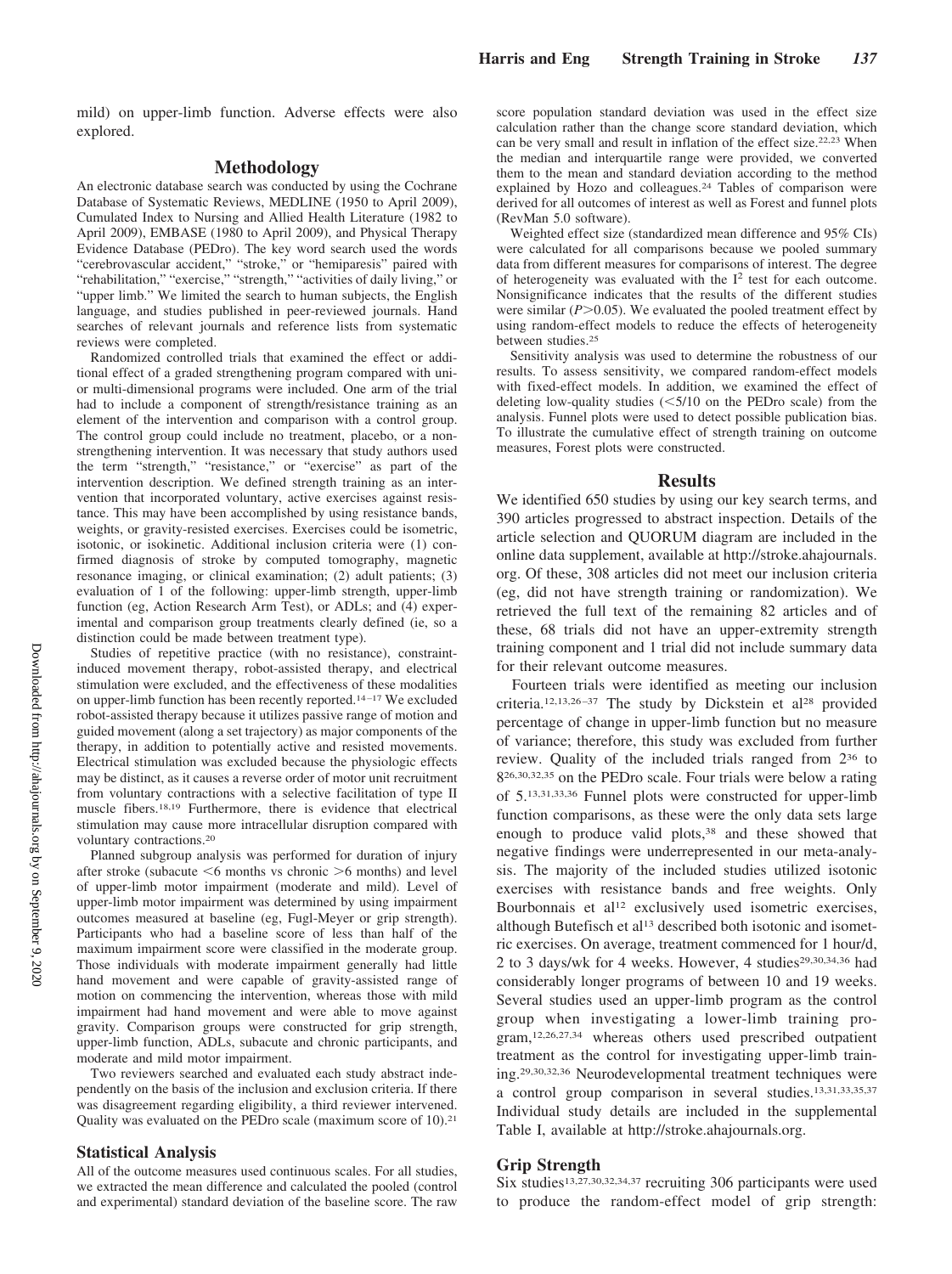

SMD=0.95, 95% CI, 0.05 to 1.85,  $P=0.04$ ,  $I^2=91\%$  (Figure 1). (For the fixed effect model,  $SMD=0.67$ , 95% CI, 0.43 to 0.92, and  $P \le 0.001$ ). The study by Bourbonnais et al<sup>12</sup> measured grip; however, appropriate data were not provided to determine effect size.

## **Upper-Limb Strength**

Because only 2 studies<sup>12,33</sup> used strength measures other than grip strength, we report their results descriptively. The study by Logigian et al<sup>33</sup> evaluated a composite manual muscle testing score of the upper-extremity muscles but found no group differences. Bourbonnais et al<sup>12</sup> found significant improvements in shoulder and elbow isometric force over time for the experimental group but did not report or analyze values for the control group.

# **Upper-Limb Function**

Eleven studies recruiting 465 participants were used to produce the random-effect model for upper-limb function. 12,13,26 –28,32–37 The article by Logigian et al33 did not include an upper-limb function test, and Duncan et al<sup>29</sup> provided change scores but no standard deviation. Strength training indicated a significant effect for upper-limb function, with both random- and fixed-effect models producing the same result: SMD=0.21, 95% CI, 0.03 to 0.39,  $P=0.03$ ,  $I^2=0\%$ (Figure 2).

### **Duration of Injury: Subacute and Chronic**

The treatment effect for the 8 trials involving 371 participants in the subacute phase of injury was significant for upper-limb function: random-effect model,  $SMD=0.27$ ,  $95\%$ , CI 0.06 to 0.48,  $P=0.01$ ,  $I^2=0\%$ . The fixed-effect model produced the same result. The 4 trials involving 169 participants in the chronic phase of injury produced a significant random-effect model: SMD=0.32, 95% CI, 0.02 to 0.63,  $P=0.04$ ,  $I^2=0\%$ . The fixed-effect model produced the same result.



## **Motor Impairment Level: Moderate and Mild**

The treatment effect for 5 trials<sup>13,34-37</sup> involving 229 participants with moderate motor impairment was significant: random-effect model, SMD=0.45, 95% CI, 0.05 to 0.84,  $P=0.03$ ,  $I^2=53\%$  (fixed-effect model: SMD=0.49, 95% CI, 0.22 to 0.76, *P*<0.001). Six trials<sup>12,26,27,30-32 including 236</sup> participants produced a significant random-effect model for those with mild motor impairment:  $SMD=0.26$ , 95% CI, 0.08 to 0.61,  $P=0.01$ ,  $I^2=33\%$ . The fixed-effect model was also significant: SMD=0.20, 95% CI, 0.06 to 0.46,  $P=0.02$ .

# **Activities of Daily Living**

Five studies 29,31–33,37 recruiting 210 participants were used to produce the random-effect model for ADLs (Figure 3). All trials involved individuals in the subacute stage of recovery. No treatment effect was found for strength training from either the fixed- or random-effect models: random-effect model: SMD=0.26, 95% CI,  $-0.10$  to 0.63,  $P=0.16$ ,  $I^2$ =39%; fixed-effect model: SMD=0.27, 95% CI, -0.01 to  $0.54, P=0.06.$ 

## **Adverse Effects**

Six of the 13 studies reported on adverse effects, and none were found. Of the studies that measured tone at baseline,12,13,35 none reported an increase in tone over the course of treatment, although all reported a low level of tone at baseline (mean of 1.0 on the Modified Ashworth Scale). Butefisch et al<sup>13</sup> reported a decrease in tone for isometric and isotonic strength training compared with NDT techniques. Several studies reported on pain<sup>32,34,35,37</sup> and found no significant increase in pain for the strength training group. Additionally, Platz et al<sup>35</sup> found that pain increased significantly in the Bobath group compared with impairment-oriented training (BASIS), which utilizes isotonic, graded resistance training. Two studies reported on satisfaction with treatment<sup>27,34</sup> and found high ratings for the upper-limb strength program.

|                                                                                                  | <b>Std. Mean Difference</b> |                             |  | <b>Std. Mean Difference</b>             |
|--------------------------------------------------------------------------------------------------|-----------------------------|-----------------------------|--|-----------------------------------------|
| <b>Study or Subgroup</b>                                                                         | Weight                      | IV, Random, 95% CI          |  | IV, Random, 95% CI                      |
| Blennerhassett 2004                                                                              | 6.5%                        | $0.32$ $[-0.40, 1.05]$      |  |                                         |
| Bourbonnais 2002                                                                                 | 5.5%                        | $0.04$ [ $-0.74$ , $0.83$ ] |  |                                         |
| Butefisch 1995                                                                                   | 8.3%                        | $0.41$ [ $-0.23$ , 1.04]    |  |                                         |
| Dean 2000                                                                                        | 1.9%                        | $0.22$ [-1.10, 1.54]        |  |                                         |
| Duncan 2003                                                                                      | 22.0%                       | $0.04$ [-0.36, 0.43]        |  |                                         |
| Gelber 1995                                                                                      | 3.9%                        | 1.28 [0.34, 2.21]           |  |                                         |
| Langhammer 2007                                                                                  | 16.4%                       | $0.12$ [-0.33, 0.58]        |  |                                         |
| Pang 2006                                                                                        | 13.2%                       | $0.13$ [-0.38, 0.63]        |  |                                         |
| <b>Platz 2005</b>                                                                                | 8.7%                        | $0.31$ [-0.31, 0.94]        |  |                                         |
| Turton 1990                                                                                      | 4.7%                        | $0.30$ [ $-0.55$ , 1.14]    |  |                                         |
| Winstein 2004                                                                                    | 8.8%                        | $0.14$ [-0.48, 0.76]        |  |                                         |
| <b>Total (95% CI)</b>                                                                            | 100.0%                      | $0.21$ [0.03, 0.39]         |  |                                         |
| Heterogeneity: Tau <sup>2</sup> = 0.00; Chi <sup>2</sup> = 6.85, df = 10 (P = 0.74); $I^2 = 0\%$ |                             |                             |  |                                         |
| Test for overall effect: $Z = 2.24$ (P = 0.03)                                                   |                             |                             |  | Favours experimental<br>Favours control |

**Figure 2.** Meta-analysis of upper-limb strength training effect on upper-limb function ( $N=465$ ). Assessment measures are as follows: 1 indicates Motor Assessment Scale; 2, TEMPA; 3, Rivermead Motor Assessment; 4, Purdue Peg Board; 5, Wolf Motor Function Test; 6, Box and Block; 7, Action Research Arm Test; and 8, Functional Test of the Hemiparetic Upper Extremity.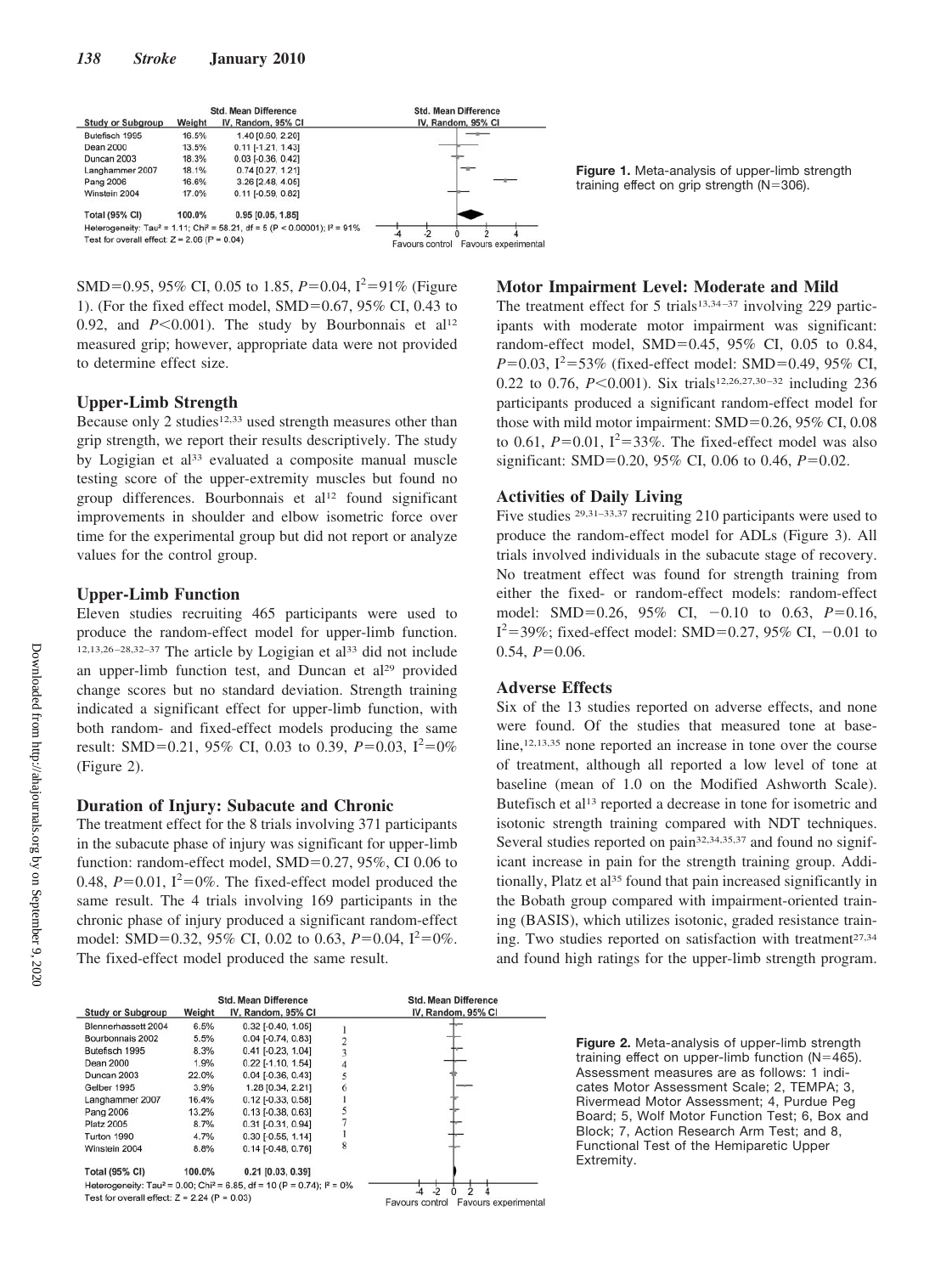

# **Sensitivity Analysis**

We conducted a sensitivity analysis by using fixed-effect models and by deleting low-quality studies as indicated by a score of  $\leq$  5 on the PEDro scale. Fixed-effect models showed no difference in the significance of the treatment effect for any of our planned comparisons. When we removed the studies with a PEDro score of  $\leq$ 5, no difference in the significance of the treatment effect was found for any of our comparisons. These results support the robustness of our findings.

# **Discussion**

# **Effect of Strength Training on Grip Strength and Upper-Limb Function**

We demonstrated a large effect size  $(SMD=0.95)$  for strength training on grip strength. Most of the control group treatment in this comparison used methods that were comparable to no upper-limb treatment (eg, lower-limb exercises), passive treatment (eg, transcutaneous electrical nerve stimulation), or standard of care treatment. Comparisons of strength training with other specific upper-limb treatment methods (constraintinduced therapy) and strength training may reveal alternative results. Given that grip strength has been shown to be a predictor of disability and mortality in older adults,<sup>39</sup> remediation of low grip strength by strength training should be an important aspect of treatment for individuals with stroke.

The pooled estimates for upper-extremity function included a large number of participants  $(n=465)$ , with the majority of included studies representing moderate- to highquality randomized, controlled trials. Three studies<sup>31,33,35</sup> compared strength training with Bobath treatment for the upper limb. The comparison group for the remaining studies was equivalent to standard of care or minimal upper-limb treatment (eg, lower-limb treatment). Further clarification regarding the treatment effect of strengthening in contrast to specific upper-limb treatment methods needs to be examined.

The magnitude of the effect size was higher for those with moderate (SMD= $0.45$ ) compared with mild (SMD= $0.26$ ) impairment, which may indicate that strength training for those with moderate impairment may be an important component of upper-limb treatment for this group of individuals. Alternatively, it may suggest that those with mild impairment may require treatment that is focused on the training and integration of complex upper-limb skills, such as fine motor, coordination, and accuracy skills. Regardless, our findings support the effectiveness of strength training for all levels of upper-limb motor impairment. Stage of recovery showed a significant treatment effect on upper-limb function for individuals in the subacute and chronic stages of injury duration. However, the chronic subgroup analysis should be viewed **Figure 3.** Meta-analysis of upper-limb strength training effect on ADLs ( $N=210$ ). Assessment measures are as follows: 1 indicates SF-36 Physical Function Subscale; 2, Functional Independence Measure; and 3, Barthel Index.

with caution owing to the possibility of a type II error arising from the small number of trials  $(n=5)$ .

## **Effect of Strength Training on ADLs**

One of the main tenets of treatment outcome in rehabilitation is to promote independence in ADLs. Despite this, only 529,31–33,37 of the 13 studies included an ADL outcome. Results of the pooled estimates showed that strength training was not effective in improving ADLs. Daily activities are composed of complex movements that include strength, range of motion, and coordination; therefore, it may be that practice of all components is required for improvement. Additionally, compensatory techniques and use of the nonparetic upper limb may be preferred to complete ADLs; thus, strengthening of the paretic upper limb would not translate into improved ADL performance. Many of the control group comparisons incorporated a component of ADL training, whereas the strengthening groups were not especially exposed to ADL training. Task-specific strength training (eg, wrist weights during ADL tasks) may be an ideal combination of treatments.

In the studies reviewed, there was a lack of description of the progression of the strengthening program (eg, intensity, duration) as recommended by the American College of Sports Medicine.<sup>40</sup> The investigation of Bourbonnais et al<sup>12</sup> was the only study that provided a detailed description of the progression of voluntary effort required during the program. Other studies only provided a brief description of the type of resistance provided (eg, against gravity or free weights) and the number of repetitions and sets completed.13,34,37 Future studies investigating strength training after stroke should include an appropriate muscle strength prescription to optimize the program.

## **Limitations**

We included studies in our review that described resistance training as a component of upper-limb treatment after stroke. Seven studies<sup>12,13,32–35,37</sup> indicated that strength training was a significant focus of the intervention, with minimal additional modalities (eg, functional activities). The remaining studies described strength training as a component but also included task-focused and ADL practice as part of the intervention. In those latter studies, it is difficult to determine which component or combination of components produced the significant treatment effect.

### **Conclusions**

The findings from this meta-analysis provide evidence that strength training can improve function without increasing tone or pain in individuals with stroke. We recommend that future trials investigate the intensity, frequency, and specific